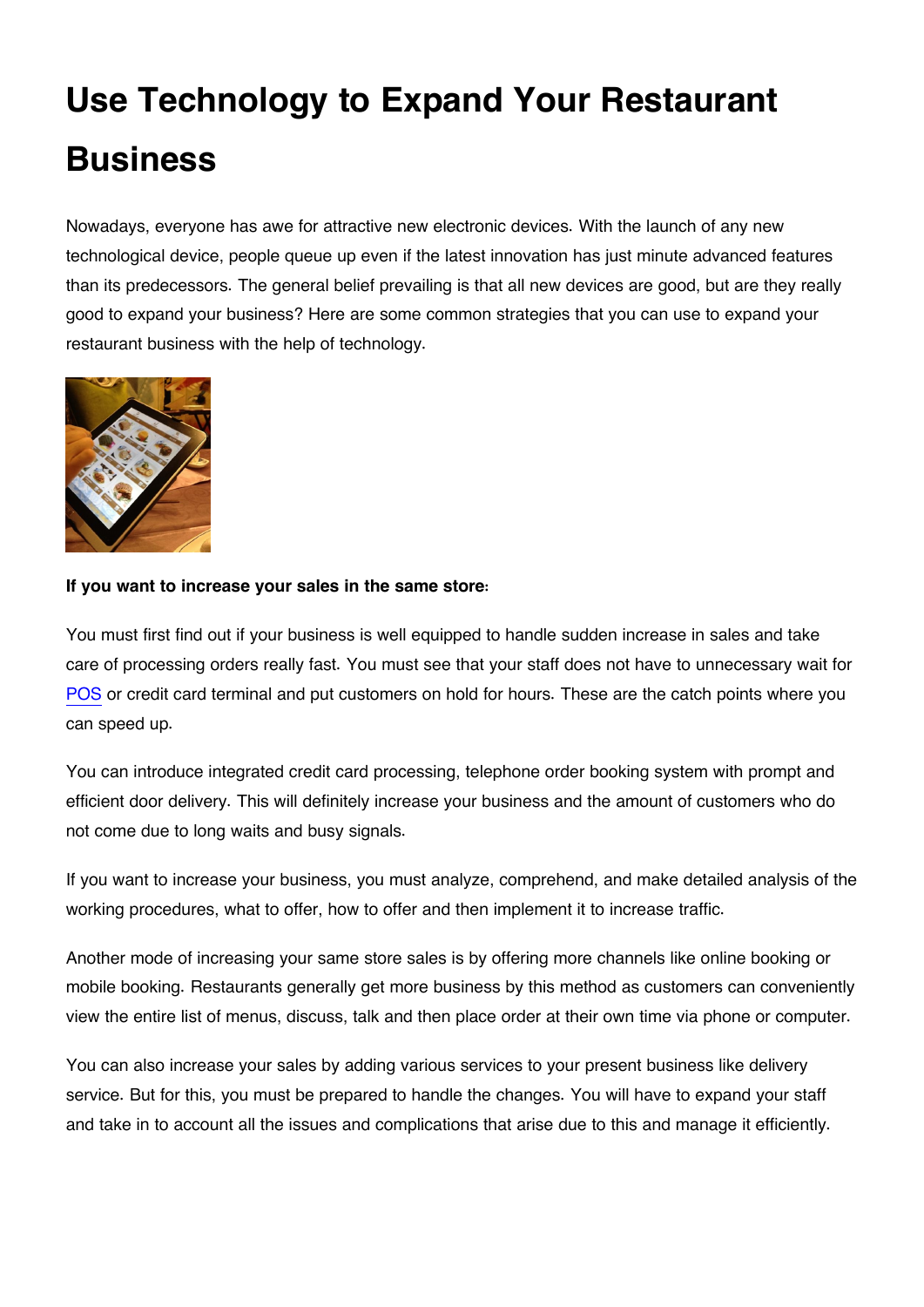

#### **If you want to increase your profit graph:**

Of course, your happiness will be double folded if you can increase your profits along with increase in sales. Here, you can use technology and implement inventions like inventory tracking software to track big or small items.

You can also use labor management tools and [financial applications by Workday](http://www.workday.com/applications/financial_management.php) to cut costs and increase and track your profit margins. Obviously technology tools can give you returns but it comes with a price and here you have to be very sharp and keep a check on the costs versus profits. You must upgrade and implement these new techniques once in four or five years or whenever you feel like.

### **If you want to increase your customers:**

Tracking new customers and reaching out to them can definitely increase your business. You must implement new techniques like offering catering services for local organizations like schools or companies or you can give incentives or reward anyone who recommends you. You must also take active part in community organization and host fund-raising campaigns where part of monthly sales is donated. These kinds of investments will definitely give you big returns.

You must plan out a detailed customer nurturing program where you can keep a record of all your customers and try out ways and means to keep in touch with them. You must communicate with them on regular basis, reward them intermittently and ask for reviews or their feedbacks. You can apply technologies here for example use software programs to collect data of customers or use email marketing, online marketing, surveys, bonuses, rewards, loyalty programs and other marketing strategies that will help you retain your customers.

### **If you want to establish a chain of your business:**

If you want to have a chain of your restaurants, you cannot be physically present at all outlets and keep a track of the operations. Here, technologies can prove to be a boon. You can use right technology like security, surveillance, cash management, billing, etc. so that you can remotely control all major aspects without being physically present. Make use of latest tools that will help you access the system.